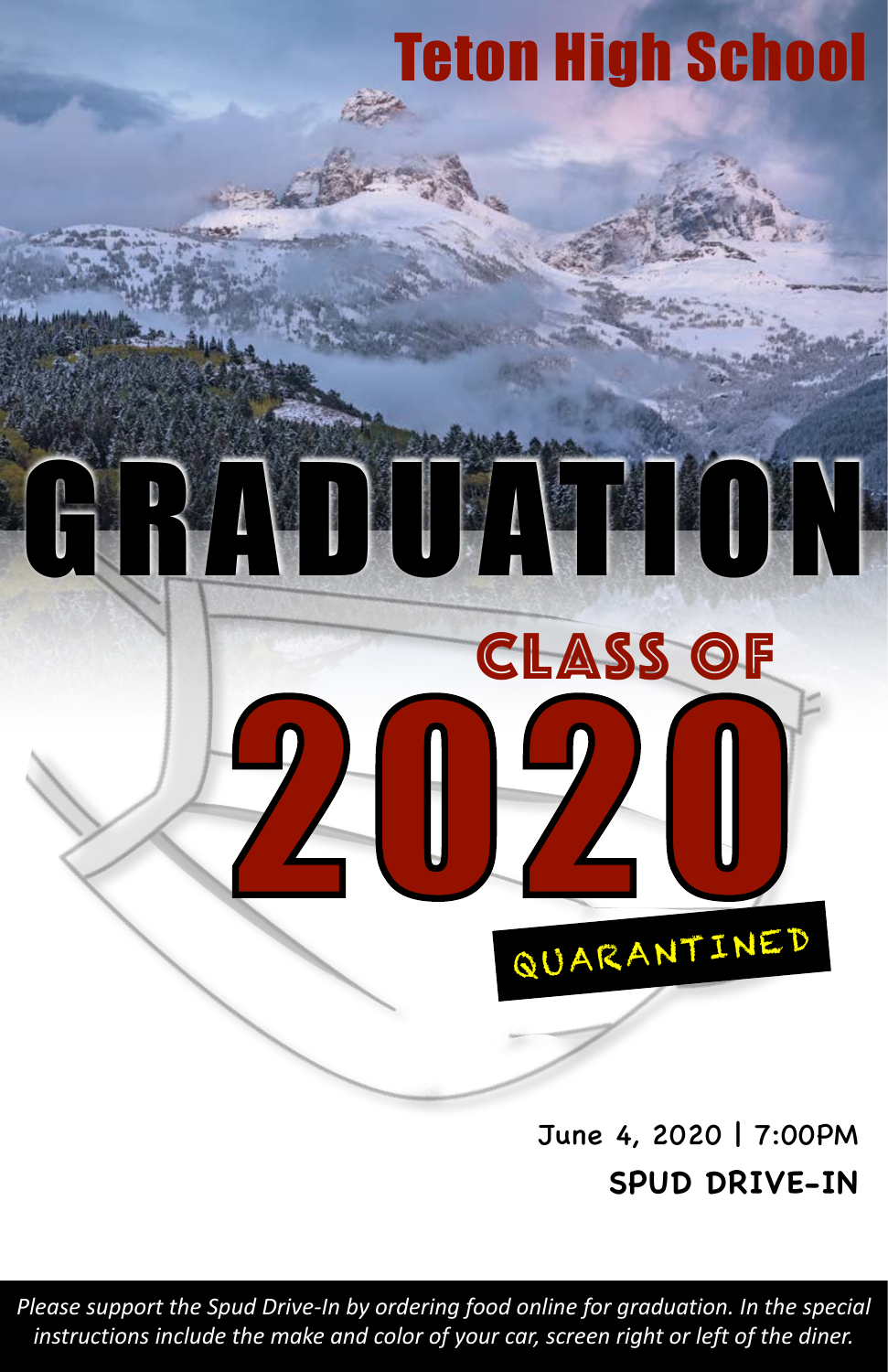# **CLASS MOTTO**

### **"You're off to great places! Today is your day! Your mountain is waiting, So…get on your way!" — Dr. Seuss**

#### **TETON HIGH SCHOOL ADMINISTRATION**

| Assistant Principal & Athletic Director Brody Birch |  |
|-----------------------------------------------------|--|
|                                                     |  |
|                                                     |  |

#### **TETON SCHOOL DISTRICT BOARD OF TRUSTEES**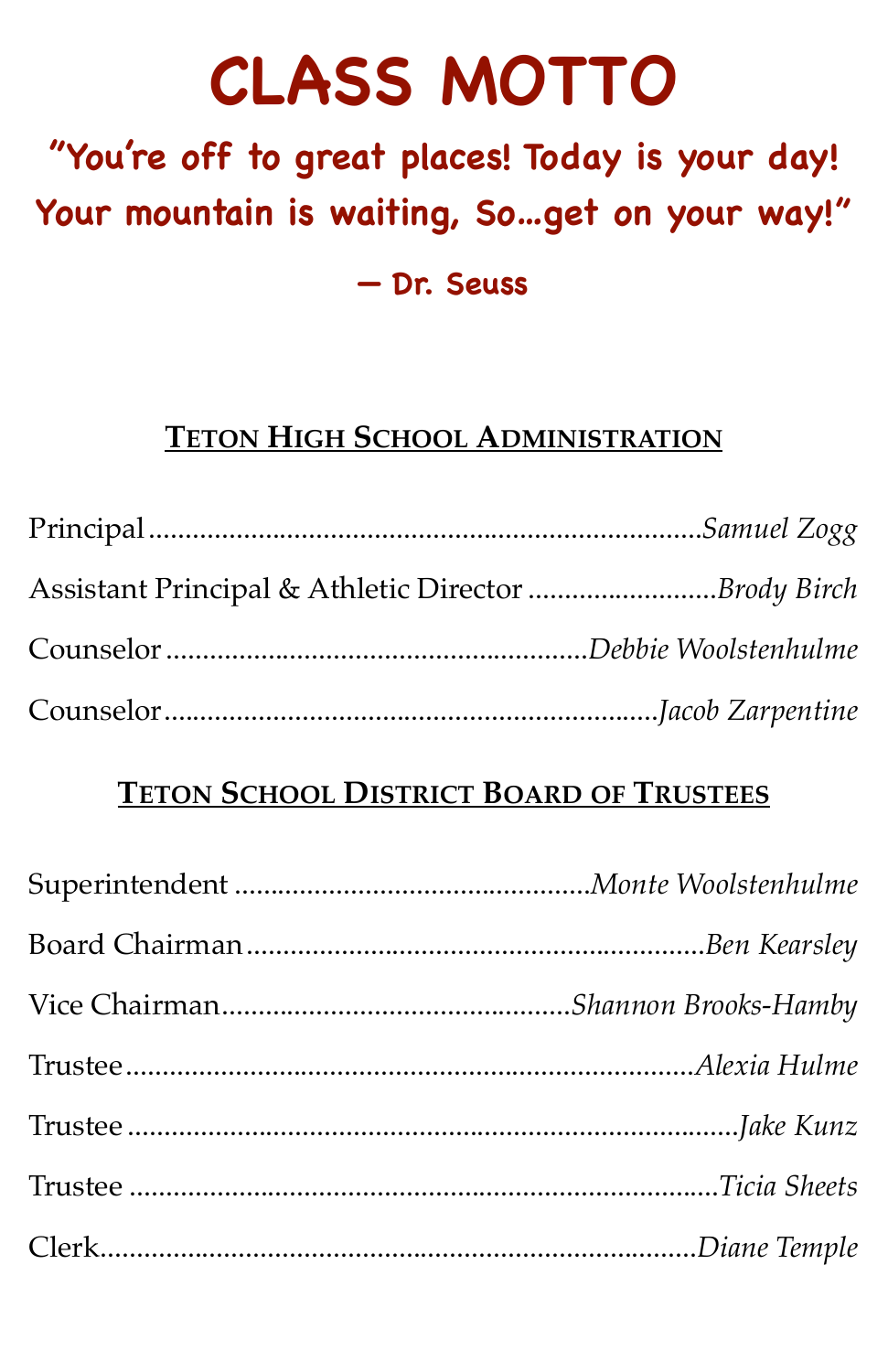

| Presentation of Graduates Samuel Zogg and Brody Birch |
|-------------------------------------------------------|
|                                                       |
|                                                       |

*Pomp and Circumstance by Teton Music Department*

- Student Speaker: Kate Bleffert
- Student Speaker: Treven Warburton
- Scholarships: Monte Woolstenhulme
- THS Staff Messages
- Slide Presentation: Sadie Hicks
- Senior Song: "Changes" by David Bowie

*Performed by: Trennedy Brown, Joseph Champlin, Shelby Coburn, Sage Curren, Jack Dobbs, Seth Jensen, and Evan Thomson*

- Presentation of Class Gift: Hunter Wade
- Congratulations: Aspen Lasson

Closing ..........................................................................*Administration*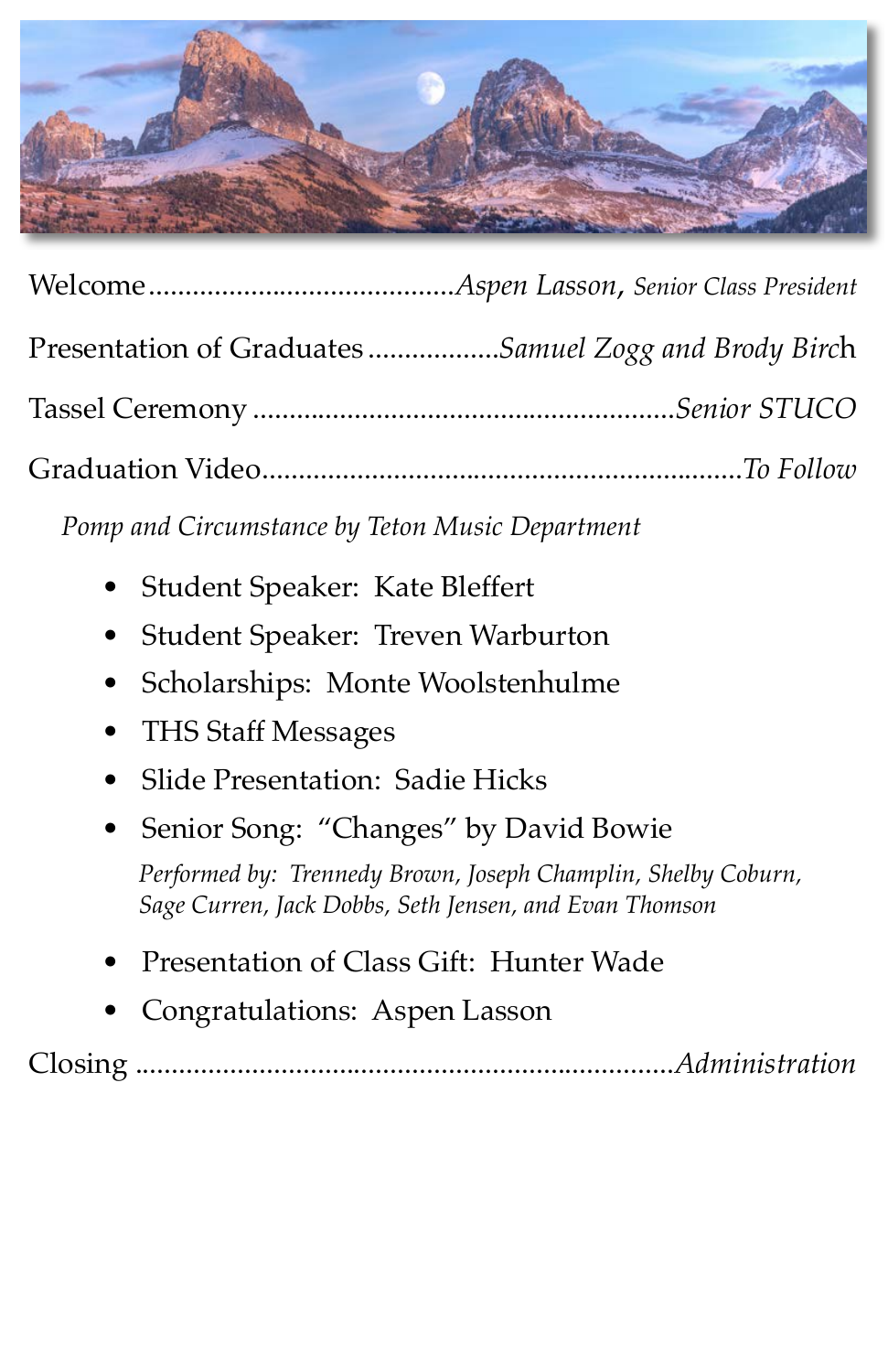# THS Class of 2020

*Finnegan Thomas Adams Bryce Lee Ancira Sage Kristen Ashton Kinley Kathleen Baler Jack Robert Bandow Ruby Wynn Barnes Erick Michael Baum Hunter John Wayne Black Kate Christine Bleffert Parker Allan Bleggi Verenice Bocardo Omar Bravo Adelaide Hamilton Brinker Daisha Bronson Annalea Brown Trennedy Marie Brown Andres Busame Leon Diane Cuellar Cabrera Tyler Anne Calderwood Elizabeth Carrizales Dallin Charles Carson Kyran Dean Cates Trey Matthew Chadwick Seth Marcus Christiansen Luke Anthony Clifton Shelby Colette Coburn Riley Boggini Comfort Sage Irene Curren Jose Diaz Escalante Marissa Diaz Montalvo Jack Walker Dobbs*

*Kayden Duane Driggs Kylie Sue Driggs Allan Francis Erwin Isaac Espejel Natalie Ling Fassnacht Paulina Janet Flores Gomez James Don Fullmer Abram Hernandez Gonzalez Miguel Angel Gonzalez Estrada Naomi Madison Guevara Contreras Adam Jay Gutke J. Dylan Hatch Kolby Hatch Steven Shane Hawkins Mariana Hernandez Yohan Hernandez Perez Dustin Robert Hess Sadie Lynn Hicks Aunna Marie Hill Hogan Hillman Simon Wayne Jayo Jarom Harris Jenkins Jack Delwyn Jensen Danielle Marie Johnson Brooke Rose Kaufman Sayler Marie Kunz Waklee Isabelle Kunz Aspen Lasson Caysea Savannah Lerwill Dalton Justin Lerwill Alexia Hadlai Lopez Garcia*

*Member of the National Honor Society*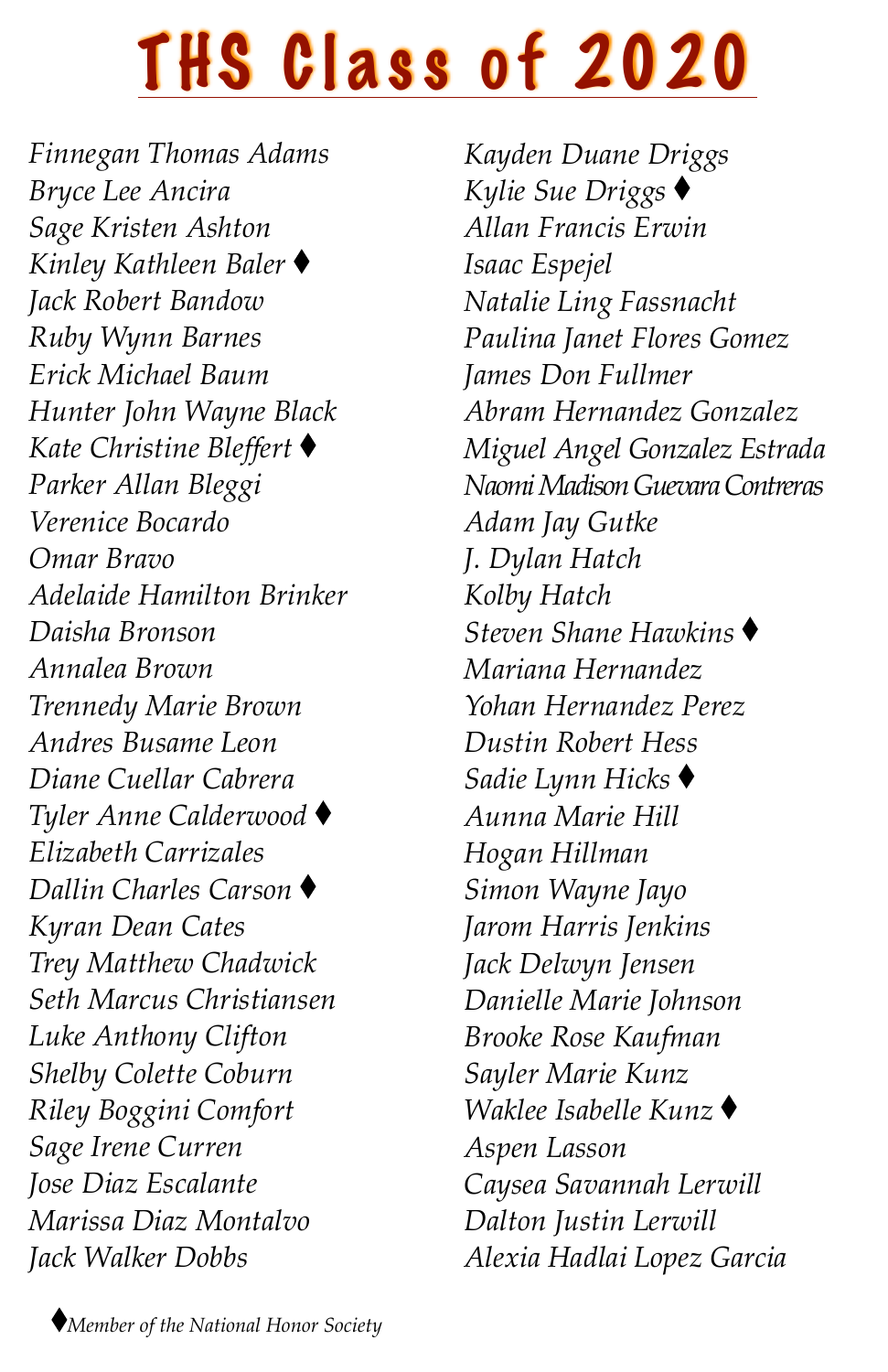*Alexis Luna Aarika Mangelson Carson Gary Marshall Porter Stuart Marshall Deyanira Michell Martinez Mejia Brayan Martinez Ramirez Dexton Matthew Maw Sidney Paige McCallum Bradley Timonthy McClure Lilian Jane McKellar Gabriell Leah Medina Julia Catherine Miller Sheila Georgina Montalvo Muñoz Mason Joseph Moore Adele Marie Moulton Harrison James Moulton Sara Louise Olerud Jenny Olvera Brayan Olvera Flores Carolina Ortiz Jayden Troy Pattee Amy Carmen Perez Ivan Perez Sosa Kenneth Nicolas Perez Kevin Omar Perez Brandon Kunz Phillips Alexander Francis Puglisi Summer Corrine Quinlan Samuel Dylan Rasmussen Carson Keith Reiley Destry Delila Ripplinger Macey Ann Roberts Antonio Rodriguez Christhian Daniel Santos*

*Jessica Marlene Santos Christopher Micah Woodruff Schindler Nicholas Nephi William Schindler Lucy Schultz Ripley Aleu Schultz Matilda Mae Sorensen Melyssa Mae Spaulding Celeste Elizabeth Stewart Cambrie Ann Streit Manuel Gilberto Susano River Temple Samantha Tenopala Lopez Abigail Audra Thomas Evan Daryl Thomson Kyle Jess Thomson Kaylee Ann Tripp Marco Antonio Tzompa Guadalupe Vazquez Martinez Hunter Ty Wade Joseph Scott Waldron Tyson David Walker Treven Ross Warburton Amelia Louisa Wilson Jazzlyn Clair Winder Alexa Grace Wood Kailea Isabella Young Cristhy P Zamora Cruz*

*Member of the National Honor Society*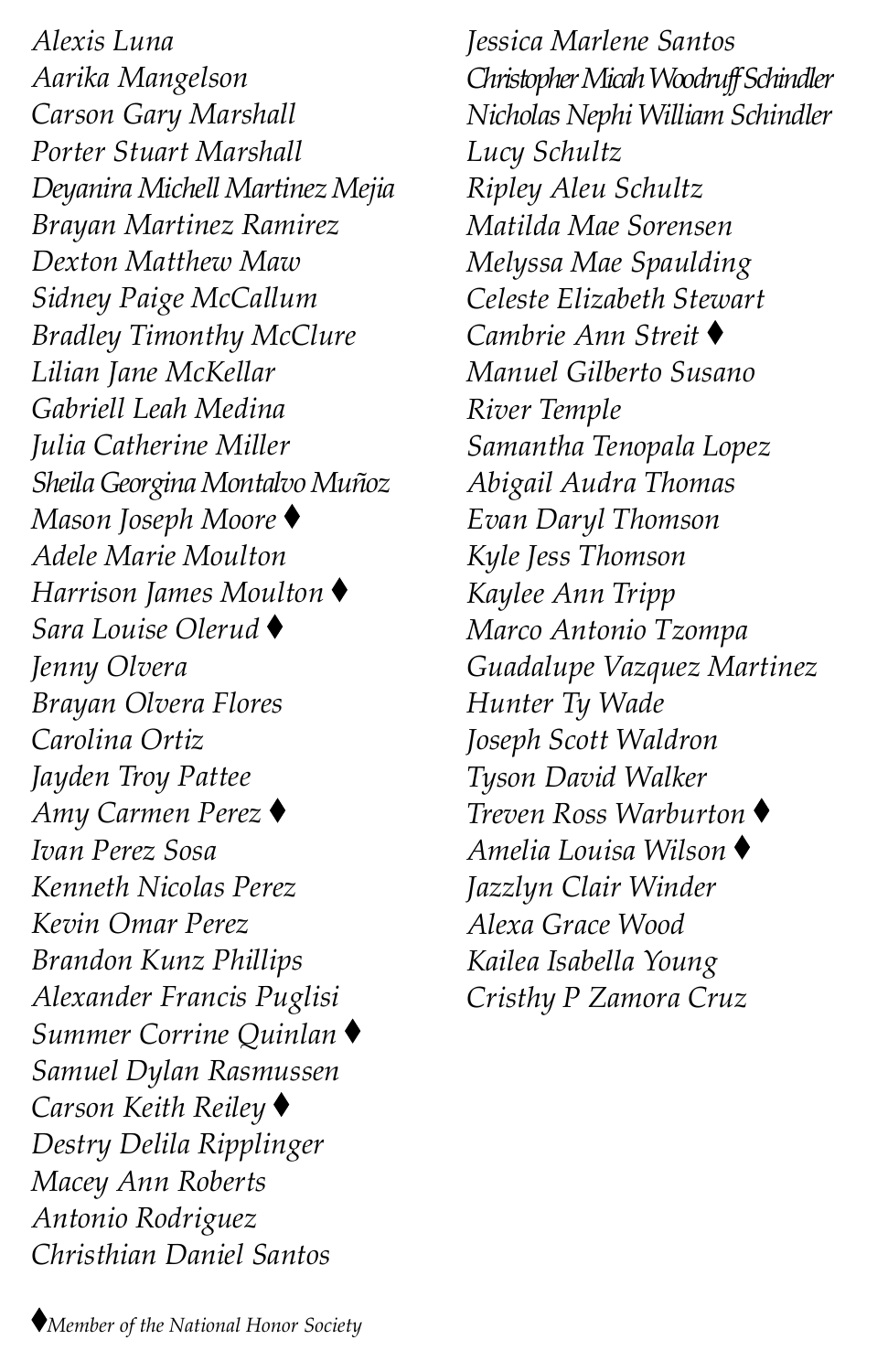| Finnegan Thomas Adams   | Arizona State University-Provost<br><b>Distinction Award</b><br>New American University                                                                                                                                                                                                                                                                                                                                                                                                                           |
|-------------------------|-------------------------------------------------------------------------------------------------------------------------------------------------------------------------------------------------------------------------------------------------------------------------------------------------------------------------------------------------------------------------------------------------------------------------------------------------------------------------------------------------------------------|
| Sage Kristen Ashton     | Westminster College-Nonresident Dean's                                                                                                                                                                                                                                                                                                                                                                                                                                                                            |
| Kinley Kathleen Baler   | Southern Utah University-Alumni Legacy<br>Dixie State-Full Merit<br>Idaho State University-Freshman<br>Idaho State University—Step Ahead<br>Distinguished Young Women<br>National Honor Society<br><b>THS Academic Awards Banquet</b>                                                                                                                                                                                                                                                                             |
| Jack Robert Bandow      | University of Idaho—Silver<br>Idaho State University-Bengal<br>Idaho State University—Step Ahead                                                                                                                                                                                                                                                                                                                                                                                                                  |
| Erick Michael Baum      | Idaho State University—Bengal                                                                                                                                                                                                                                                                                                                                                                                                                                                                                     |
| Kate Christine Bleffert | University of Portland—President<br>Gonzaga University-Dean's<br>George Fox Merit Scholarship<br>Northwest Nazarene University-President's<br>Northwest Nazarene University-Athletic<br>Colorado School of Mines-President<br>Colorado Mesa University—Distinguished<br>Oregon State<br>University of Idaho-Platinum<br>Idaho State University—Freshman<br>Idaho State University-Step Ahead<br>Rotary Student of the Month<br><b>Teton Booster Club</b><br>National Honor Society<br>THS Academic Awards Banquet |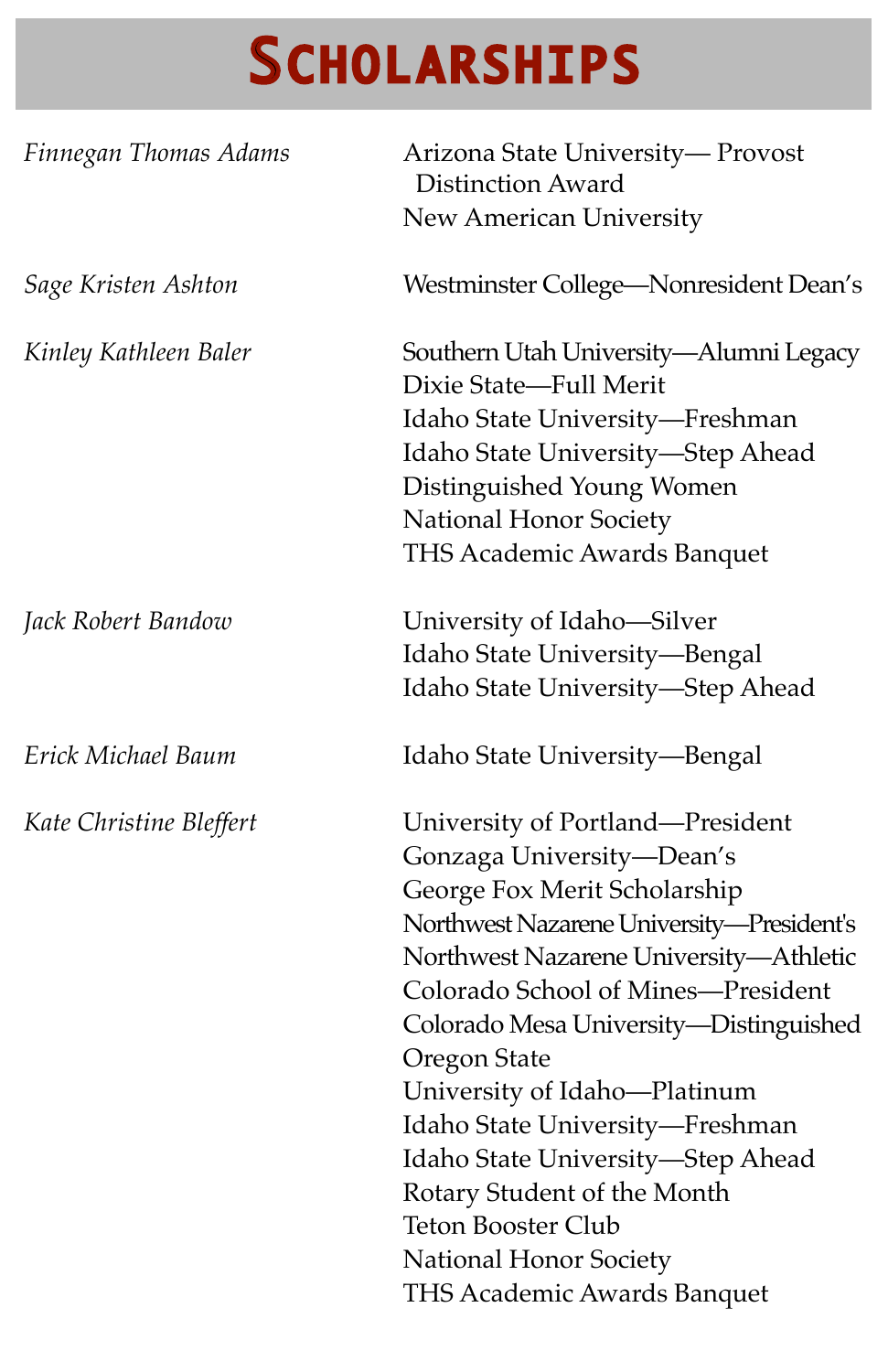| Parker Allan Bleggi       | University of Idaho-Silver                                                                                                                                                                                                                  |
|---------------------------|---------------------------------------------------------------------------------------------------------------------------------------------------------------------------------------------------------------------------------------------|
| Verenice Bocardo          | Phyllis Morey Memorial<br><b>Fall River Electric</b><br><b>Silver Star Communications</b>                                                                                                                                                   |
| Adelaide Hamilton Brinker | University of Idaho-Gold                                                                                                                                                                                                                    |
| Annalea Brown             | Utah State University—Alumni Legacy<br>University of Idaho-Platinum<br>Idaho State University-Bengal<br>Idaho State University-Step Ahead<br><b>Silver Star Communications</b><br><b>Fall River Electric</b><br>THS Academic Awards Banquet |
| Trennedy Marie Brown      | Distinguished Young Women<br>Idaho State University-Bengal<br>Idaho State University-Step Ahead                                                                                                                                             |
| Diane Cuellar Cabrera     | Idaho State University-Road<br>Idaho State University-Bengal<br>Jovan Scholarship                                                                                                                                                           |
| Tyler Anne Calderwood     | Utah State University Nonresident Waiver<br>Utah State University-Service<br>Idaho Elks Lodge Top Female Student<br>National Honor Society<br><b>THS Academic Awards Banquet</b>                                                            |
| Dallin Charles Carson     | University of Idaho-Platinum<br>National Honor Society                                                                                                                                                                                      |
| Kyran Dean Cates          | Idaho State University—Freshman<br>Idaho State University-Step Ahead                                                                                                                                                                        |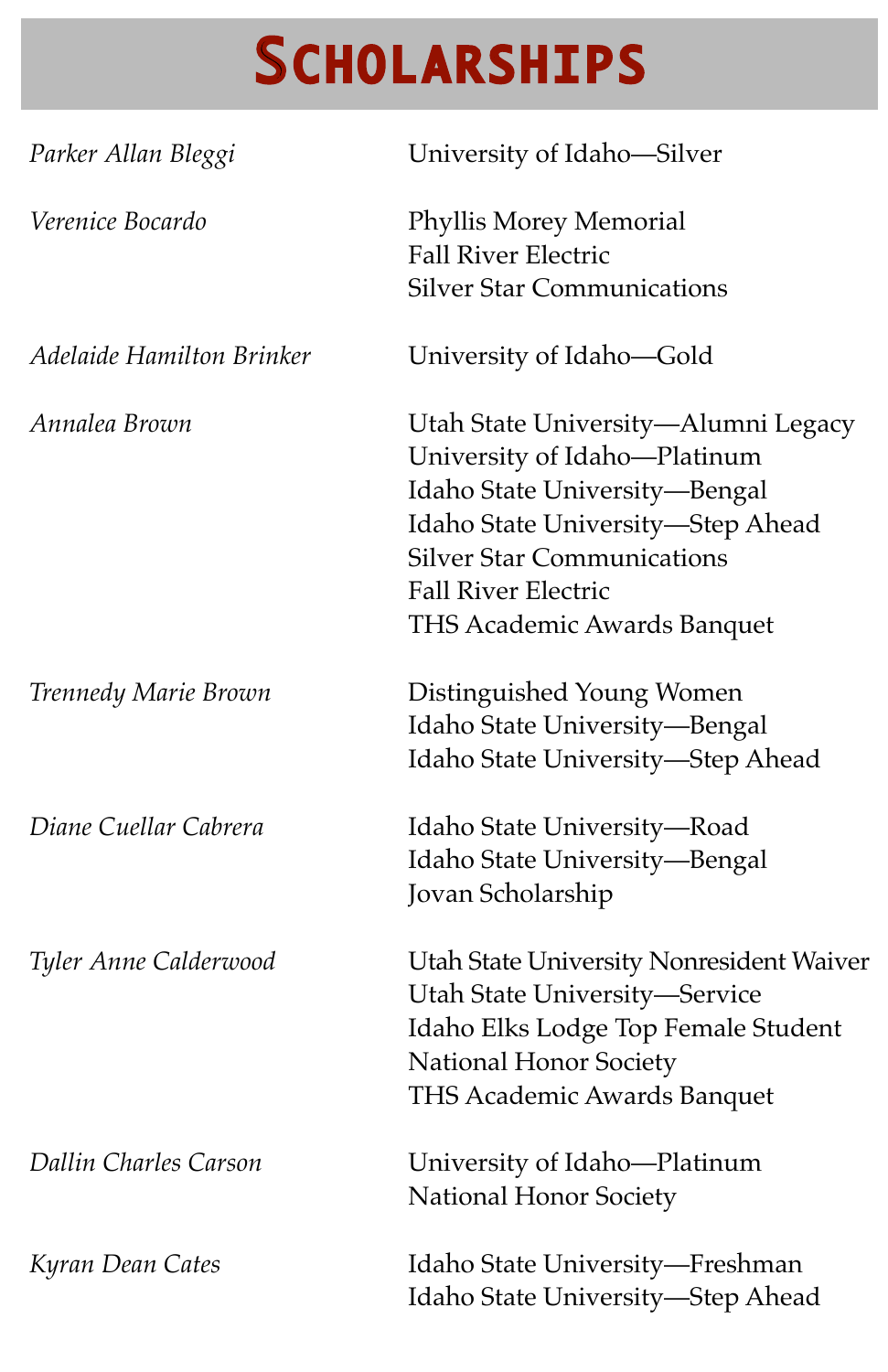| Seth Marcus Christiansen     | University of Idaho-Silver<br>Idaho State University-Bengal<br>Idaho State University-Step Ahead                                                                                                                                                                              |
|------------------------------|-------------------------------------------------------------------------------------------------------------------------------------------------------------------------------------------------------------------------------------------------------------------------------|
| <b>Shelby Colette Coburn</b> | Idaho State University—Bengal                                                                                                                                                                                                                                                 |
| Riley Boggini Comfort        | University of Idaho—Gold<br>Idaho State University-Bengal<br>Idaho State University-Step Ahead                                                                                                                                                                                |
| Sage Irene Curren            | University of Idaho—Gold<br>Distinguished Young Women<br><b>Business Professionals of America</b>                                                                                                                                                                             |
| Kylie Sue Driggs             | Utah State University Nonresident Waiver<br>Idaho State University-Freshman<br>Idaho State University-Step Ahead<br>BYU Idaho-Thomas E. Ricks Grant<br>Modern Woodmen of America<br>Distinguished Young Women<br>National Honor Society<br><b>THS Academic Awards Banquet</b> |
| Natalie Ling Fassnacht       | University of Idaho-Bronze<br>Idaho State University-Bengal<br>Idaho State University—Step Ahead                                                                                                                                                                              |
| James Don Fullmer            | Idaho Opportunities<br>University of Idaho-Gold<br>Idaho State University-Bengal<br>Idaho State University—Step Ahead<br><b>Fall River Electric</b><br><b>Silver Star Communications</b><br>Idaho Farm Bureau                                                                 |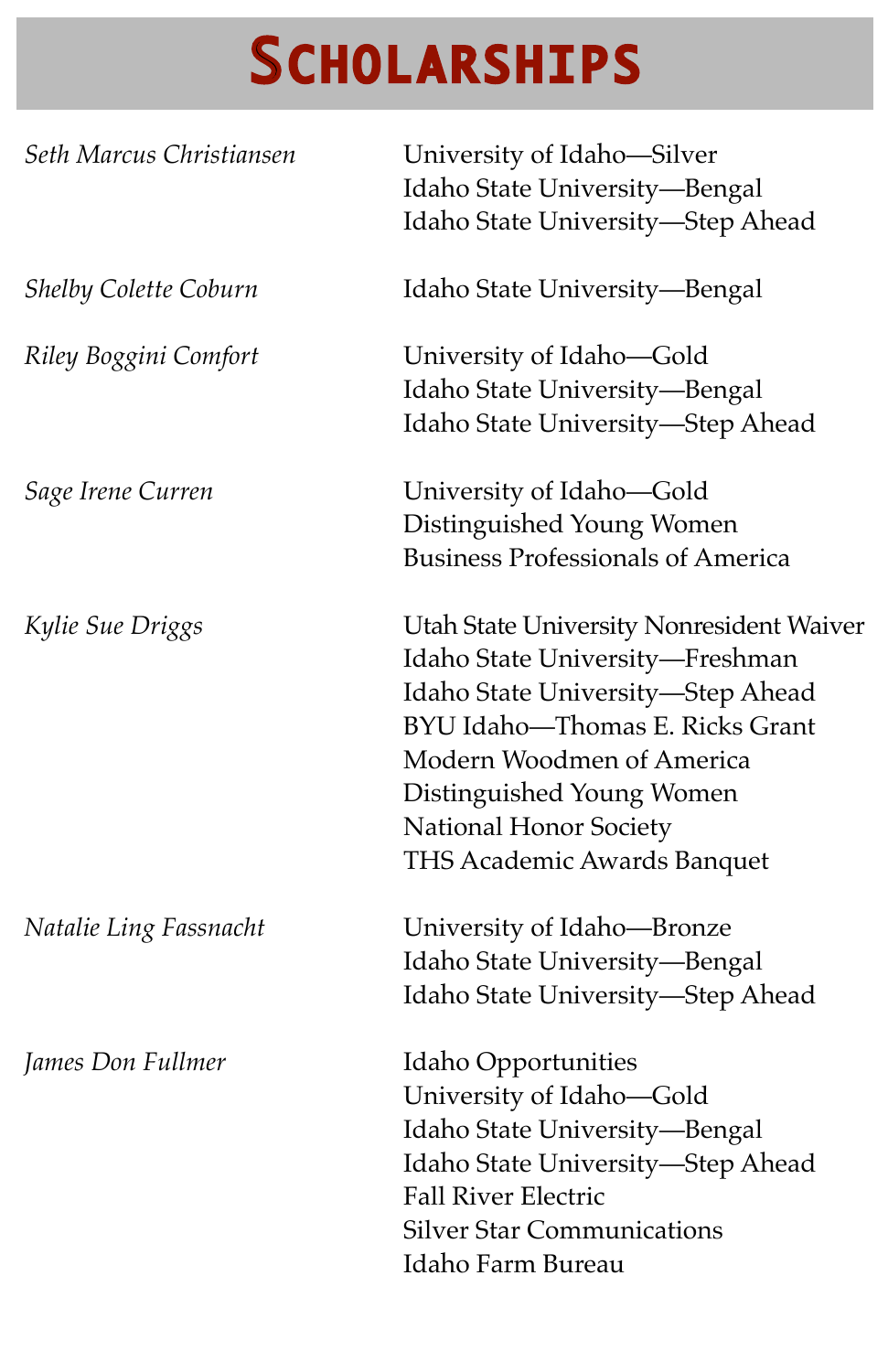| Adam Jay Gutke       | Idaho State University-Bengal<br>Idaho State University-Step Ahead                                                                                                                                                                                                   |
|----------------------|----------------------------------------------------------------------------------------------------------------------------------------------------------------------------------------------------------------------------------------------------------------------|
| Steven Shane Hawkins | Utah State University-Dean's<br>Idaho State University-Presidential<br>Idaho State University-Step Ahead<br>University of Idaho-Platinum<br>National Honor Society<br>THS Academic Awards Banquet                                                                    |
| Mariana Hernandez    | University of Idaho-Gold<br><b>Fall River Electric</b><br>Jovan Scholarship                                                                                                                                                                                          |
| Dustin Robert Hess   | Idaho State University—Bengal<br>Idaho State University-Step Ahead                                                                                                                                                                                                   |
| Sadie Lynn Hicks     | Utah State-WUE 8 Semesters<br>Utah State University-Service<br>Idaho State University-Presidential<br>Idaho State University-Step Ahead<br><b>Boise State University</b><br>Young Eagles Blake Chapman Flight<br>Distinguished Young Women<br>National Honor Society |
| Jarom Harris Jenkins | Idaho State University-Bengal<br>Idaho State University-Step Ahead<br><b>Silver Star Communications</b>                                                                                                                                                              |
| Brooke Rose Kaufman  | Idaho State University-Bengal<br>Idaho State University-Step Ahead<br>THS Academic Awards Banquet                                                                                                                                                                    |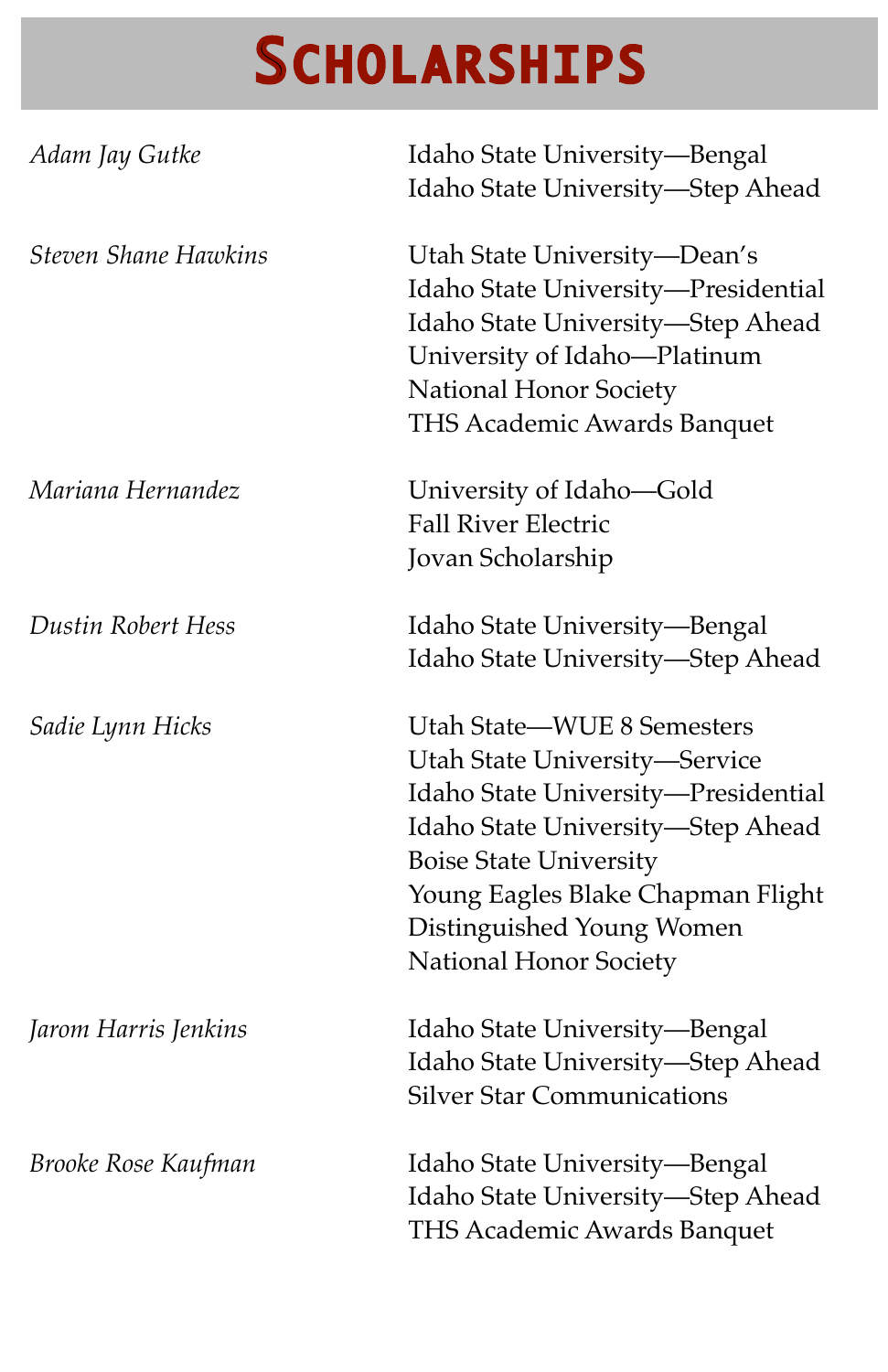| Sayler Marie Kunz       | University of Idaho<br>Idaho State University-Bengal                                                                                                                                             |
|-------------------------|--------------------------------------------------------------------------------------------------------------------------------------------------------------------------------------------------|
| Waklee Isabelle Kunz    | Idaho Opportunities<br>Idaho State University-Bengal<br>Idaho State University-Step Ahead<br>BYU Idaho-Thomas E. Ricks Grant<br>Berry Oil-Ron and Michelle Berry<br>National Honor Society       |
| Aspen Lasson            | Utah State-WUE 8 Semesters<br>Idaho State University-Bengal<br>Idaho State University-Step Ahead                                                                                                 |
| Caysea Savannah Lerwill | Idaho State University-Bengal<br><b>Silver Star Communications</b><br>Distinguished Young Women                                                                                                  |
| Carson Gary Marshall    | Utah State University-Alumni Legacy<br>Idaho State University-Bengal                                                                                                                             |
| Porter Stuart Marshall  | Idaho State University-Bengal<br>Idaho State University-Step Ahead                                                                                                                               |
| Dexton Matthew Maw      | Dixie State University-Nonresident<br><b>Founders Academic</b><br>Dixie State University WUE<br>Idaho State University-Bengal<br>Idaho State University-Step Ahead<br><b>Fall River Electric</b> |
| Sidney Paige McCallum   | New American University-Dean's<br>University of Idaho-Gold<br>William Z Smith Jr.                                                                                                                |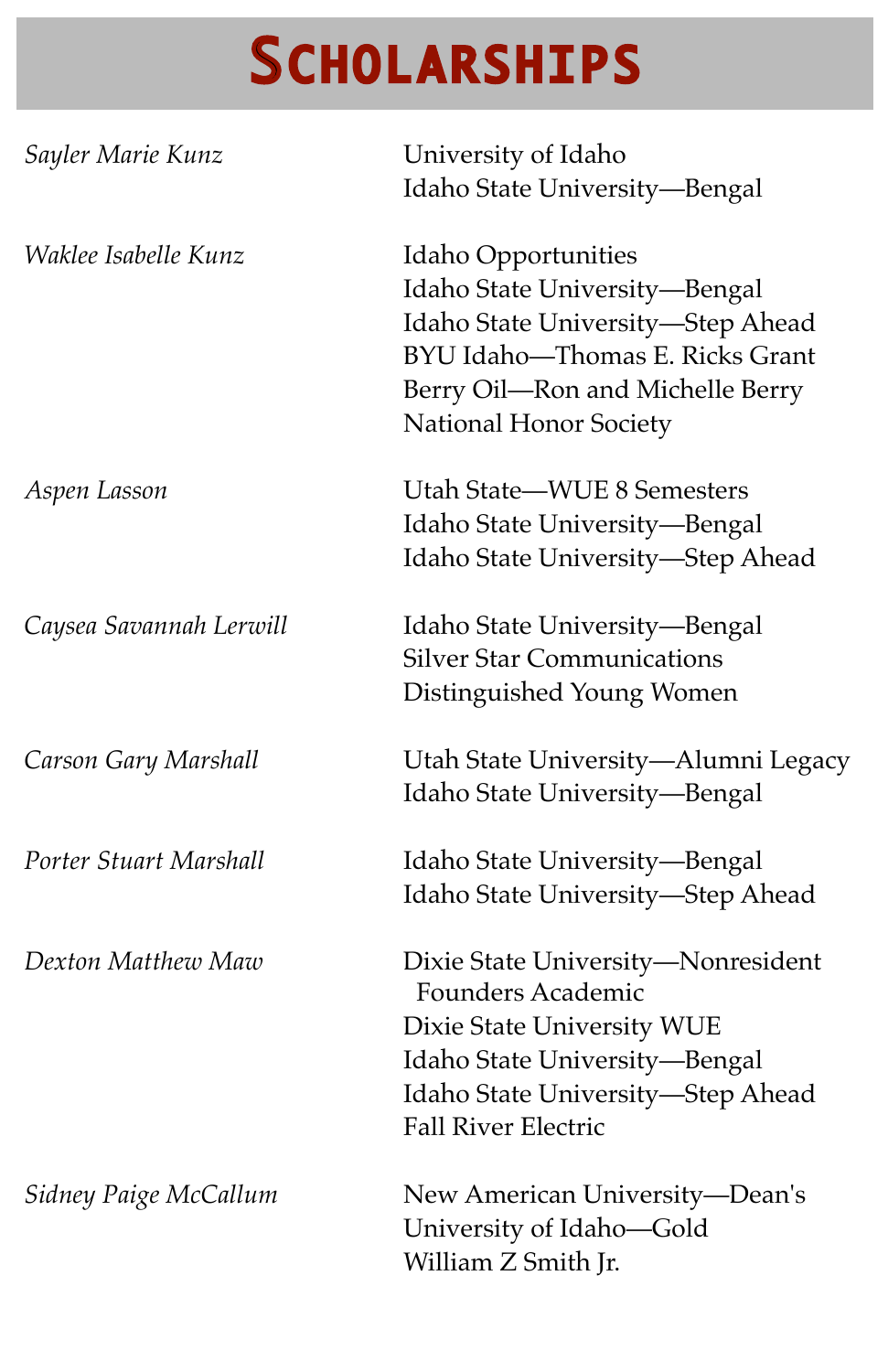| <b>Bradley Timonthy McClure</b> | University of Idaho-Bronze<br>Idaho State University—Bengal                                                                                                                                                                                                            |
|---------------------------------|------------------------------------------------------------------------------------------------------------------------------------------------------------------------------------------------------------------------------------------------------------------------|
| Lilian Jane McKellar            | Distinguished Young Women                                                                                                                                                                                                                                              |
| Julia Catherine Miller          | Idaho State University—Bengal<br>Idaho State University-Step Ahead                                                                                                                                                                                                     |
| Sheila Georgina Montalvo Muñoz  | University of Idaho                                                                                                                                                                                                                                                    |
| Mason Joseph Moore              | George S. & Dolores Doré Eccles Foundation<br>American Legion 2019 Boys Nation-<br>President Pro-Tempore<br><b>Business Professionals of America</b><br>National Honor Society<br><b>THS Academic Awards Banquet</b>                                                   |
| Adele Marie Moulton             | University of Idaho-Gold<br>Idaho State University-Freshman<br>Idaho State University-Step Ahead<br><b>Fall River Electric</b><br><b>Washington State Potato Commission</b><br>Berry Oil-Ron and Michelle Berry<br><b>Big Bend Athletics</b><br>4-H Teton County Idaho |
| Harrison James Moulton          | University of Idaho-Silver<br>National Honor Society                                                                                                                                                                                                                   |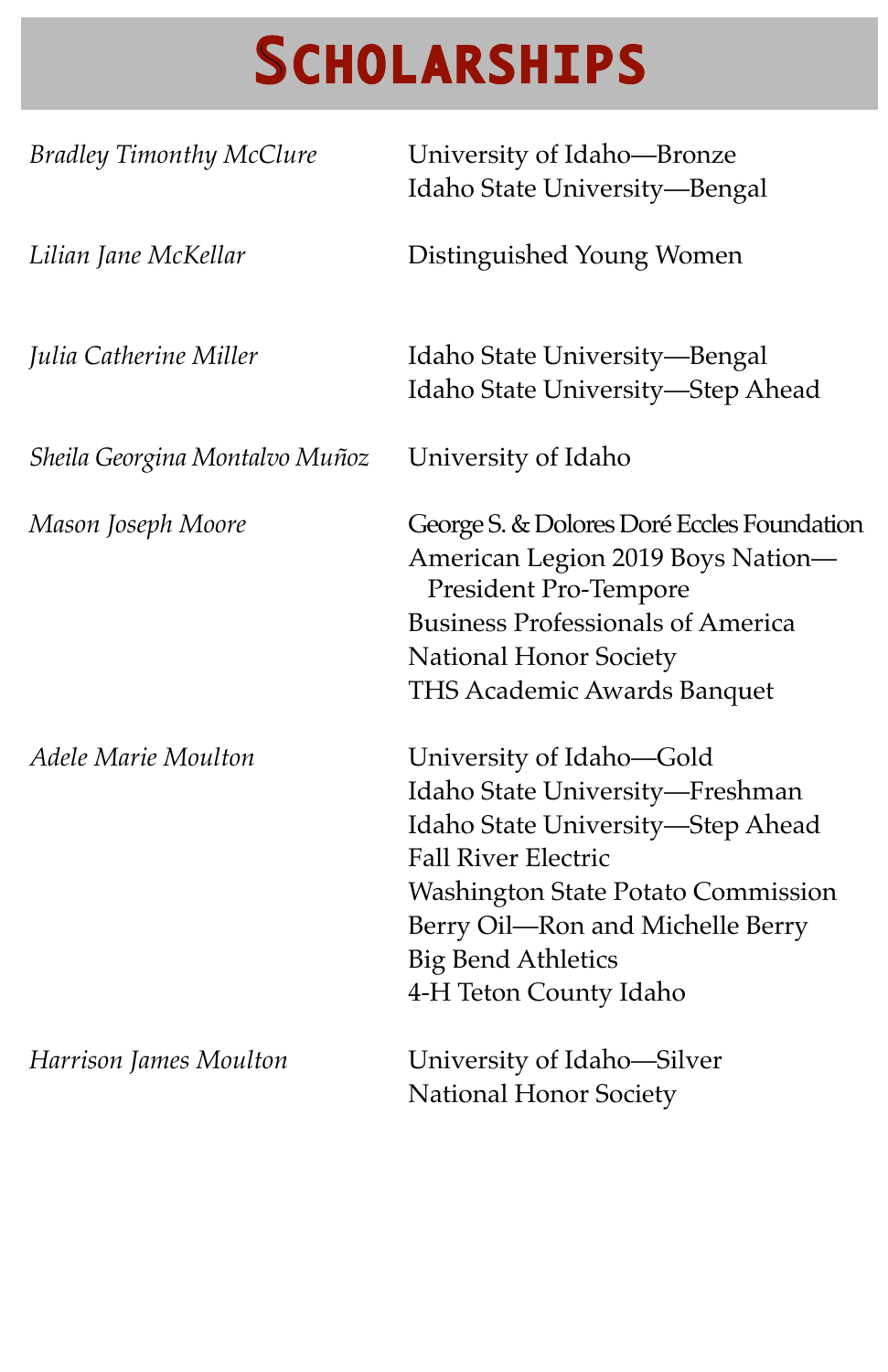| Sara Louise Olerud     | University of Puget Sound<br>Montana State University-WUE<br>Western Washington University-WUE<br>Central Washington University-WUE<br>Colorado State University-WUE<br>Northern Arizona University-WUE<br>Northern Arizona University-Gold<br><b>Fall River Electric</b><br>Rotary Encouragement<br>Burger King Scholars Scholarship<br>National Honor Society<br>THS Academic Awards Banquet |
|------------------------|------------------------------------------------------------------------------------------------------------------------------------------------------------------------------------------------------------------------------------------------------------------------------------------------------------------------------------------------------------------------------------------------|
| Amy Carmen Perez       | Idaho State University-Bengal<br>Idaho State University-Step Ahead<br>Distinguished Young Women<br>Phyllis Morey Memorial<br><b>Fall River Electric</b><br>National Honor Society                                                                                                                                                                                                              |
| Summer Corrine Quinlan | University of Idaho-Platinum<br>National Honor Society                                                                                                                                                                                                                                                                                                                                         |
| Carson Keith Reiley    | Utah State University-Alumni Legacy<br>University of Idaho-Platinum<br>Idaho State University-Bengal<br>Idaho State University-Step Ahead<br><b>Fall River Electric</b><br>Berry Oil—Ron and Michelle Berry<br>National Honor Society<br>THS Academic Awards Banquet                                                                                                                           |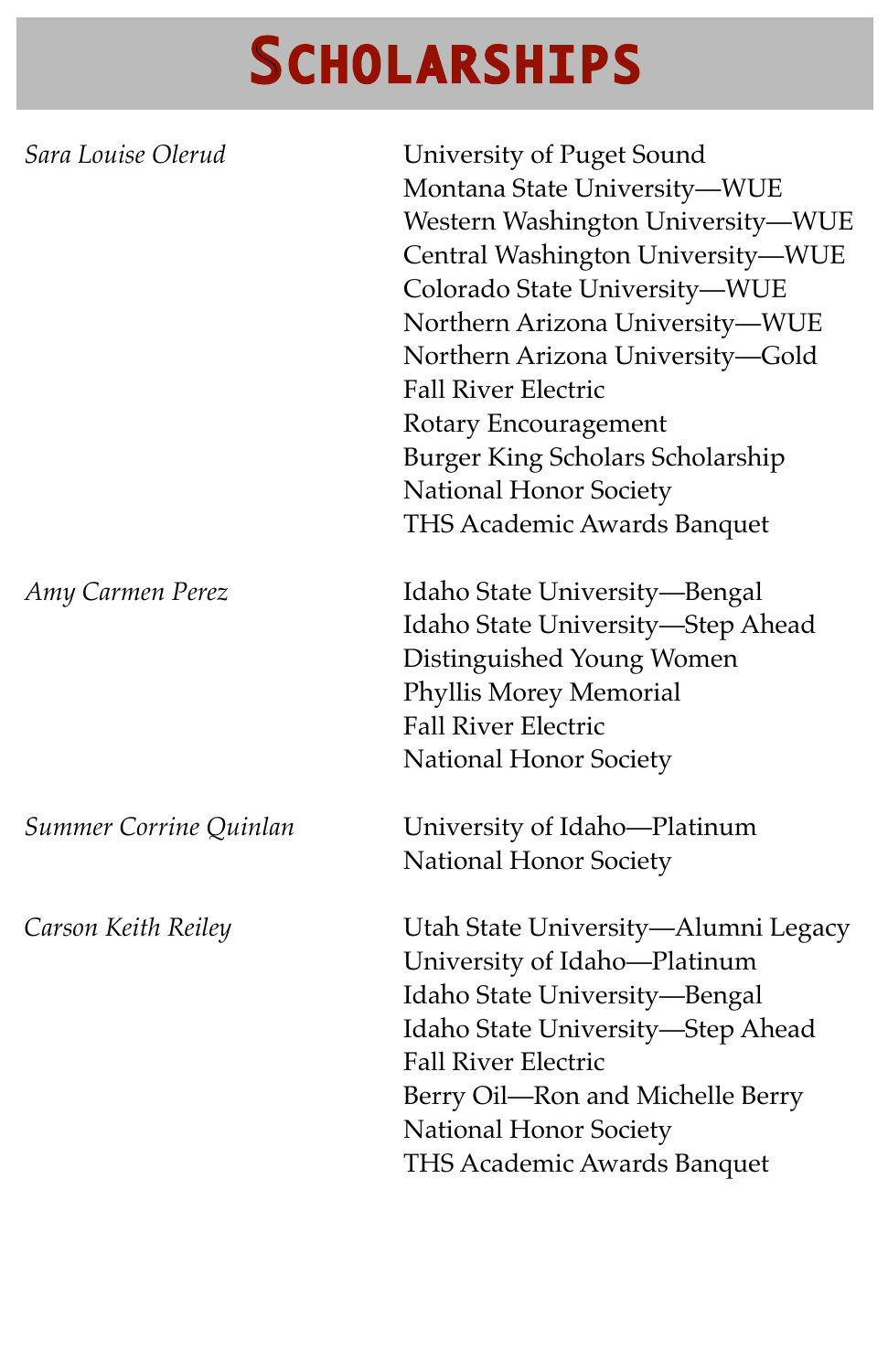| Macey Ann Roberts                                               | Utah State University-Alumni Legacy<br>Weber State University Alumni Waived<br><b>Fall River Electric</b><br>Terri Furniss Memorial Art<br>Distinguished Young Women<br>4-H Teton County Idaho |
|-----------------------------------------------------------------|------------------------------------------------------------------------------------------------------------------------------------------------------------------------------------------------|
| Antonio Rodriguez                                               | Idaho Opportunities<br>Idaho State University-Bengal<br>Idaho State University-Step Ahead                                                                                                      |
| Christopher Micah Woodruff Schindler University of Idaho-Bronze | Idaho State University-Bengal<br>Idaho State University-Step Ahead<br><b>Teton Education Association</b>                                                                                       |
| Nicholas Nephi William Schindler                                | <b>BYU-Idaho Music</b><br>Idaho State University—Bengal<br><b>Teton Education Association</b>                                                                                                  |
| Ripley Aleu Schultz                                             | Changemaker Scholarship<br>Trustee Scholarship<br>University of Wyoming Cowboy Commitment<br>University of Idaho-Gold<br>Pritzker Scholarship                                                  |
| Matilda Mae Sorensen                                            | Idaho State University—Bengal<br>Idaho State University-Step Ahead                                                                                                                             |
| Melyssa Mae Spaulding                                           | Idaho State University-Bengal<br><b>Business Professionals of America</b>                                                                                                                      |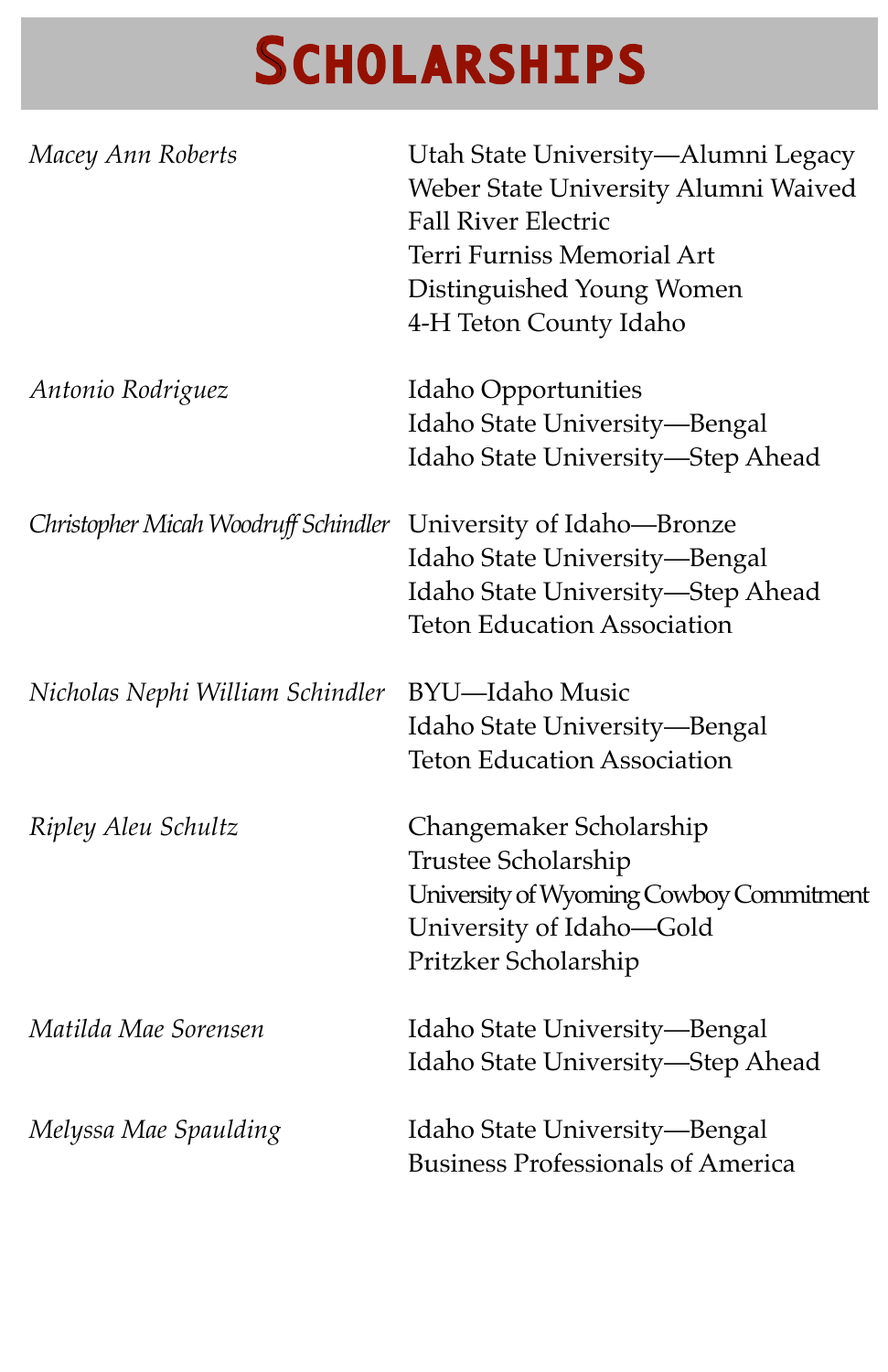| Cambrie Ann Streit     | Utah State University-Alumni Legacy<br>Utah State University-Leadership<br>Idaho State University-Freshman<br>Idaho State University-Step Ahead<br>Rotary Student of the Month<br><b>Steve Ellis Memorial</b><br>THS Academic Awards Banquet<br>National Honor Society |
|------------------------|------------------------------------------------------------------------------------------------------------------------------------------------------------------------------------------------------------------------------------------------------------------------|
| Manuel Gilberto Susano | University of Idaho-Silver                                                                                                                                                                                                                                             |
| River Temple           | University of Idaho-Gold<br>Idaho State University-Freshman<br>Idaho State University-Step Ahead<br>Rotary Encouragement                                                                                                                                               |
| Abigail Audra Thomas   | Idaho State University-Bengal<br>Idaho State University-Step Ahead                                                                                                                                                                                                     |
| Evan Daryl Thomson     | Idaho State University—Freshman<br>Idaho State University-Step Ahead                                                                                                                                                                                                   |
| Kyle Jess Thomson      | Utah State-WUE 8 Semesters<br>Idaho State University-Freshman<br>Idaho State University-Step Ahead                                                                                                                                                                     |
| Kaylee Ann Tripp       | University of Idaho-Bronze<br>Idaho State University-Bengal<br>Idaho State University-Step Ahead                                                                                                                                                                       |
| Hunter Ty Wade         | Utah State University Nonresident Waiver<br><b>Fall River Electric</b>                                                                                                                                                                                                 |
| Joseph Scott Waldron   | Idaho State University—Bengal                                                                                                                                                                                                                                          |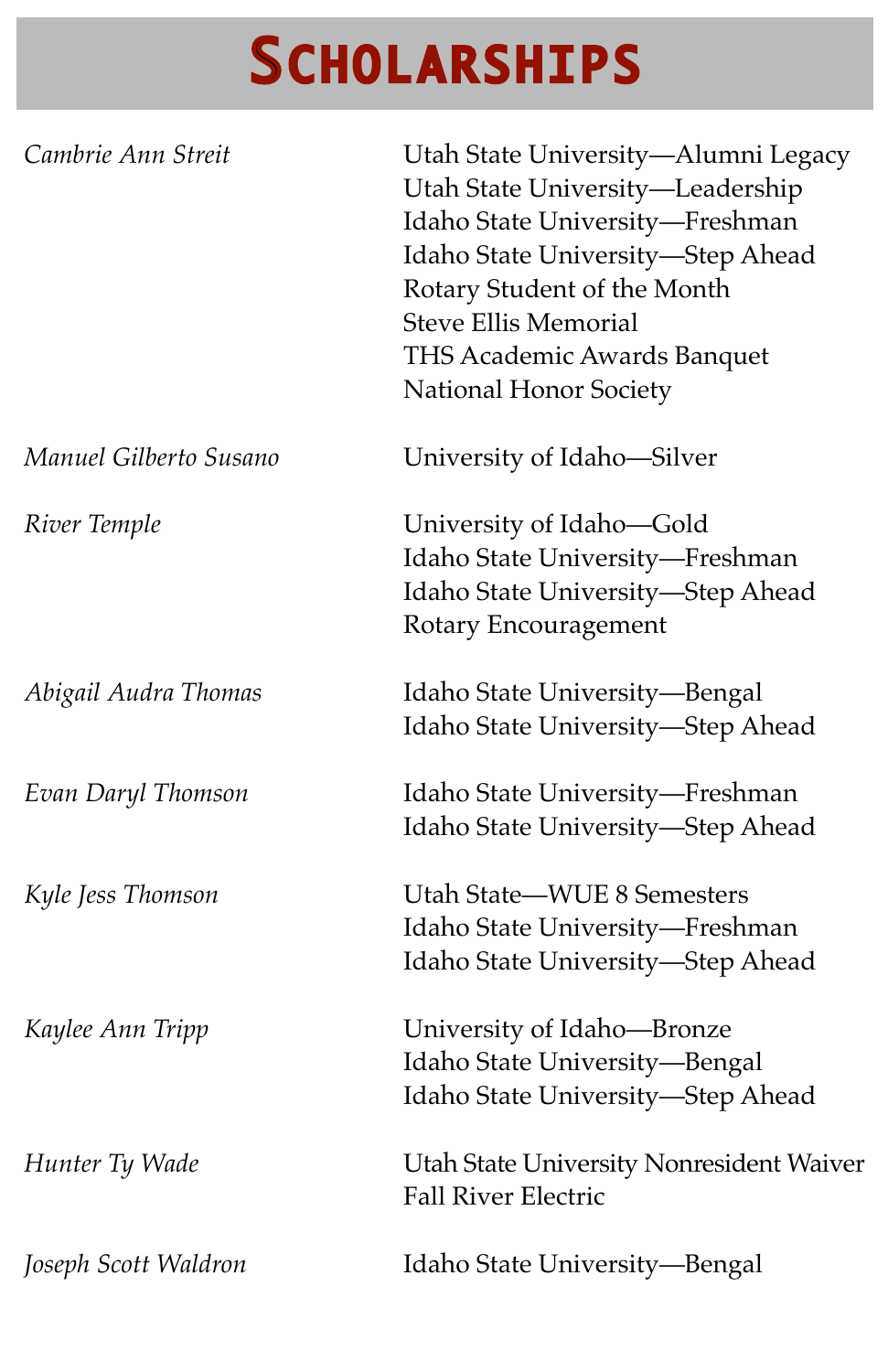| Tyson David Walker           | Utah State—WUE 8 Semesters<br>Idaho State University-Bengal<br>Idaho State University-Step Ahead<br>Grant and Sharol Wilson<br>4-H Teton County Idaho                                                                                                                                                                              |
|------------------------------|------------------------------------------------------------------------------------------------------------------------------------------------------------------------------------------------------------------------------------------------------------------------------------------------------------------------------------|
| <i>Treven Ross Warburton</i> | Idaho State University—Presidential<br>Idaho State University-Step Ahead<br>Boise State University-Presidential<br><b>Teton Booster Club</b><br>National Honor Society<br>THS Academic Awards Banquet                                                                                                                              |
| Amelia Louisa Wilson         | Utah State University—Alumni Legacy<br>Utah State University-Nonresident Waiver<br>University of Wyoming Cowboy Commitment<br>C.C. Moseley 4-H<br>Distinguished Young Women<br><b>Fall River Electric</b><br><b>Silver Star Communications</b><br>Grant and Sharol Wilson<br>National Honor Society<br>THS Academic Awards Banquet |
| Jazzlyn Clair Winder         | Distinguished Young Women                                                                                                                                                                                                                                                                                                          |

### TOTAL SCHOLARSHIPS AND AWARDS \$3,186,329.00

Silver Star Communications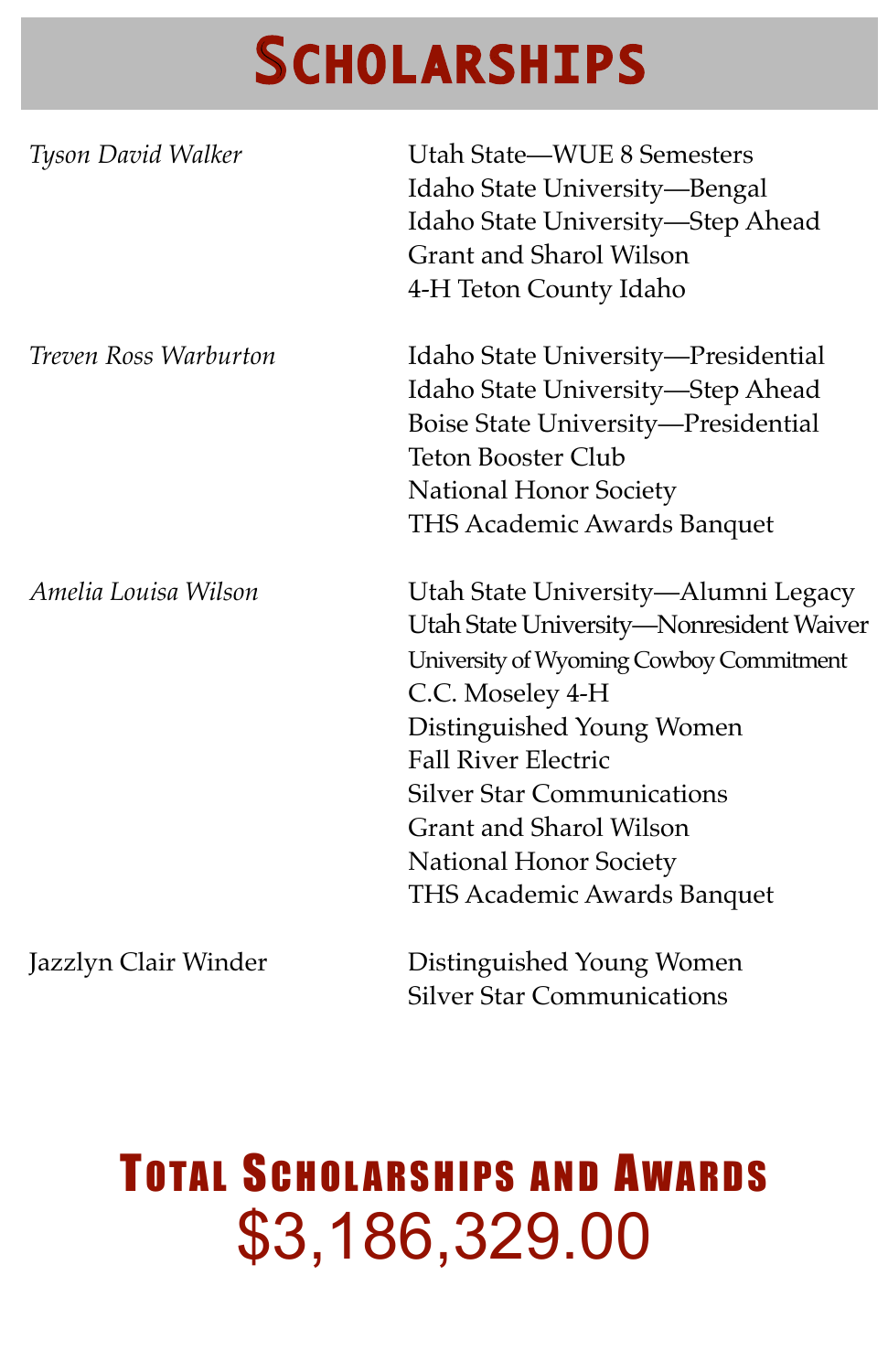### FACULTY & SUPPORT STAFF

### Faculty

*Kit Andersen Sandra Balmforth Tresha Beard Amanda Bevan John Campbell Katie Cavallaro Sarah Christensen Susan Conner Steve Craw Diane Green Mark Hansen Shelley Hansen Melissa Hare Rose Hendricks Martin Kokol Dayna Long Harry Lowenthal Troy Miskin Sara Montesano Susan Pence Emma Ray Marilyn Reiley Dan Romano Kristy Romano Dave Ross Jason Ruff Brent Schindler Julie Schindler Justin Smith Lisie Smith Amy Sotin-Wood Jeff Wilkes*

#### Main Office

*Regina Beard Jennifer Hansen Tenille Hess*

#### Para-Professionals

*Meleah Bellay Ben Berry Heidi Holmstead James Kostick Becky Olnhausen Stephanie Rhodehouse Russell Tibbitts*

#### Cafeteria

*Cheryl Stewart Susan Thompson Nina Zogg*

#### Custodians

*Melissa Bevan Rocelyn Salgado Jose Vasquez*

#### RTI/College and Career

*Linda Hansen*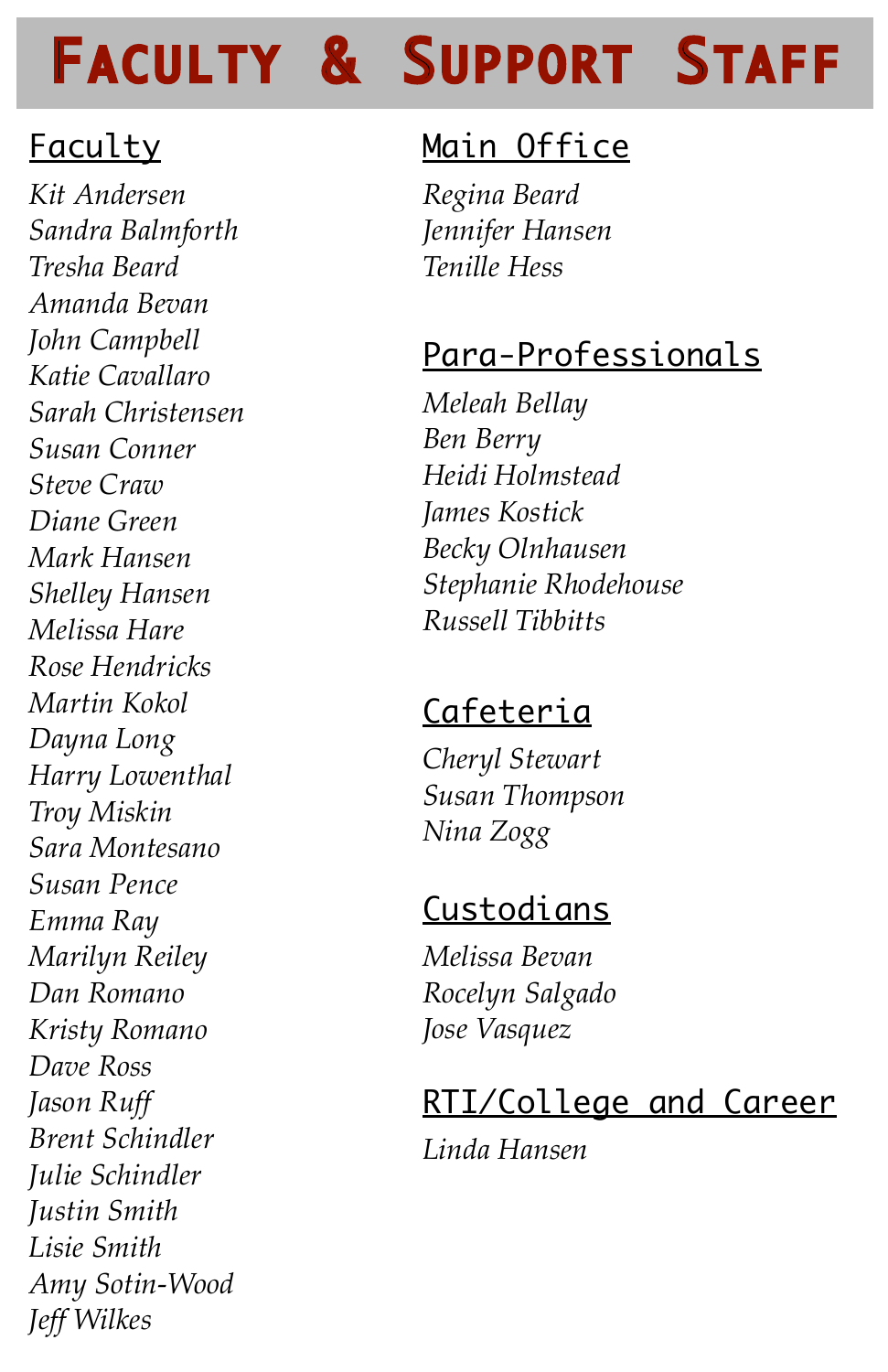### **THANK YOU!**

### Senior Class Officers

*Aspen Lasson .................President Cambrie Streit ....... Vice President Hunter Wade..................Secretary*  $Ripley$  *Schultz................Treasurer* 

### Student Council

*Amy Perez Sidney McCallum Tyler Calderwood Kylie Driggs Sadie Hicks Sara Olerud Macey Roberts Hunter WadeWaklee Kunz Sayler Kunz Summer Quinlan Kyran Cates Aspen Lasson Cambrie Streit Ripley Schultz*

### Graduation Advisers

*Melissa Hare Troy Miskin Kristy Romano*

### AV Technicians

*Mark Hansen Teton Valley Newspaper Spud Drive-In*

#### Senior Class Advisers

*Dave Ross, Head Advisor Sandra Balmforth Diane Green Dayna Long Troy Miskin Emma Ray Brent Schindler Amy Sotin-Wood*

#### <u>Photography</u>

*Justin Smith*

Ushers *Teton County Sheriff Department*

### Spud Drive-In *Jedd and Katie Mumm*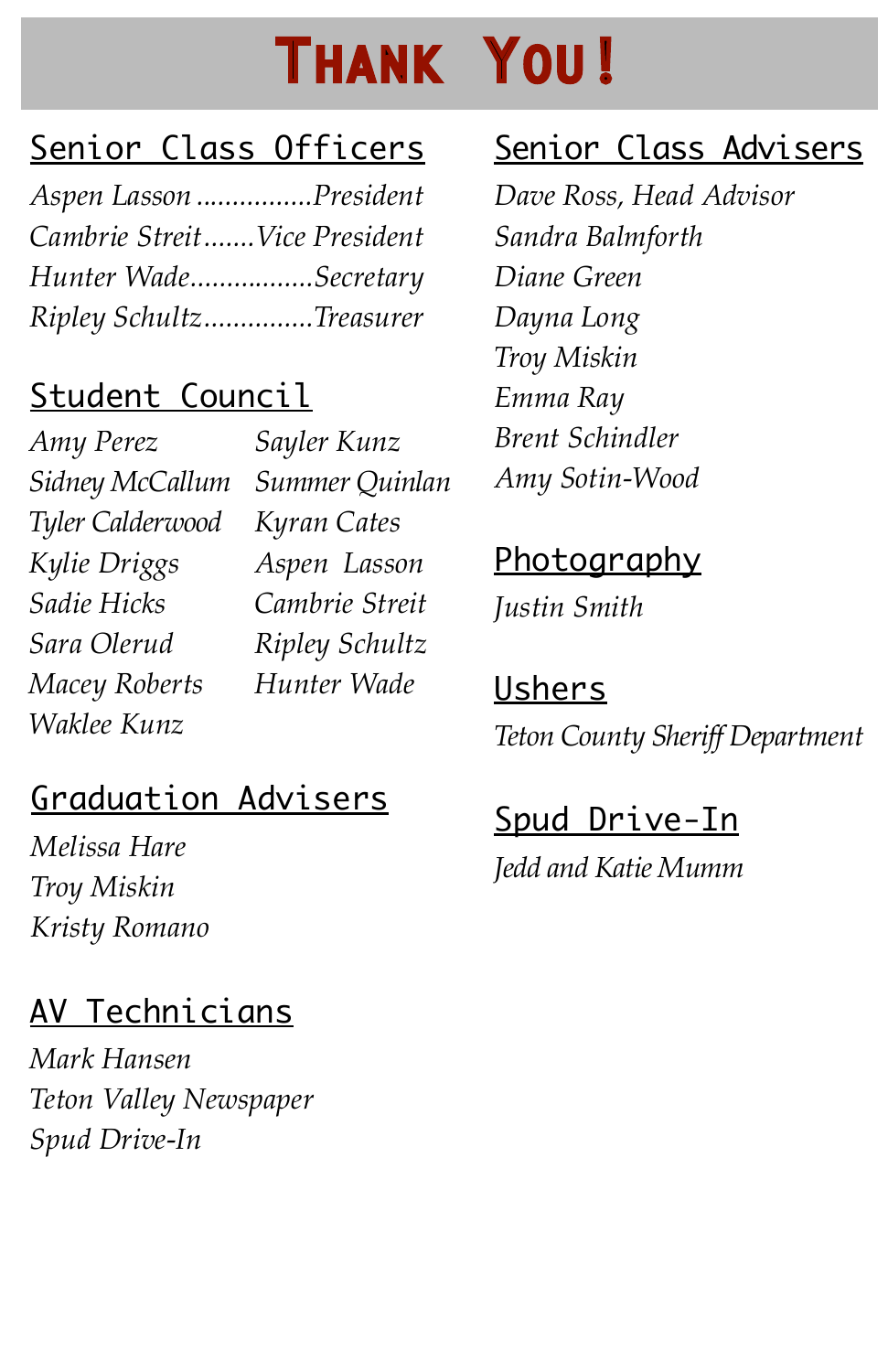*On behalf of all students and staff, we would like to express a huge THANK YOU to the Teton Valley News, Teton Booster Club, The Spud Drive-In, and Education Foundation of Teton Valley for showing your support for our Teton High School graduates during this pandemic.*